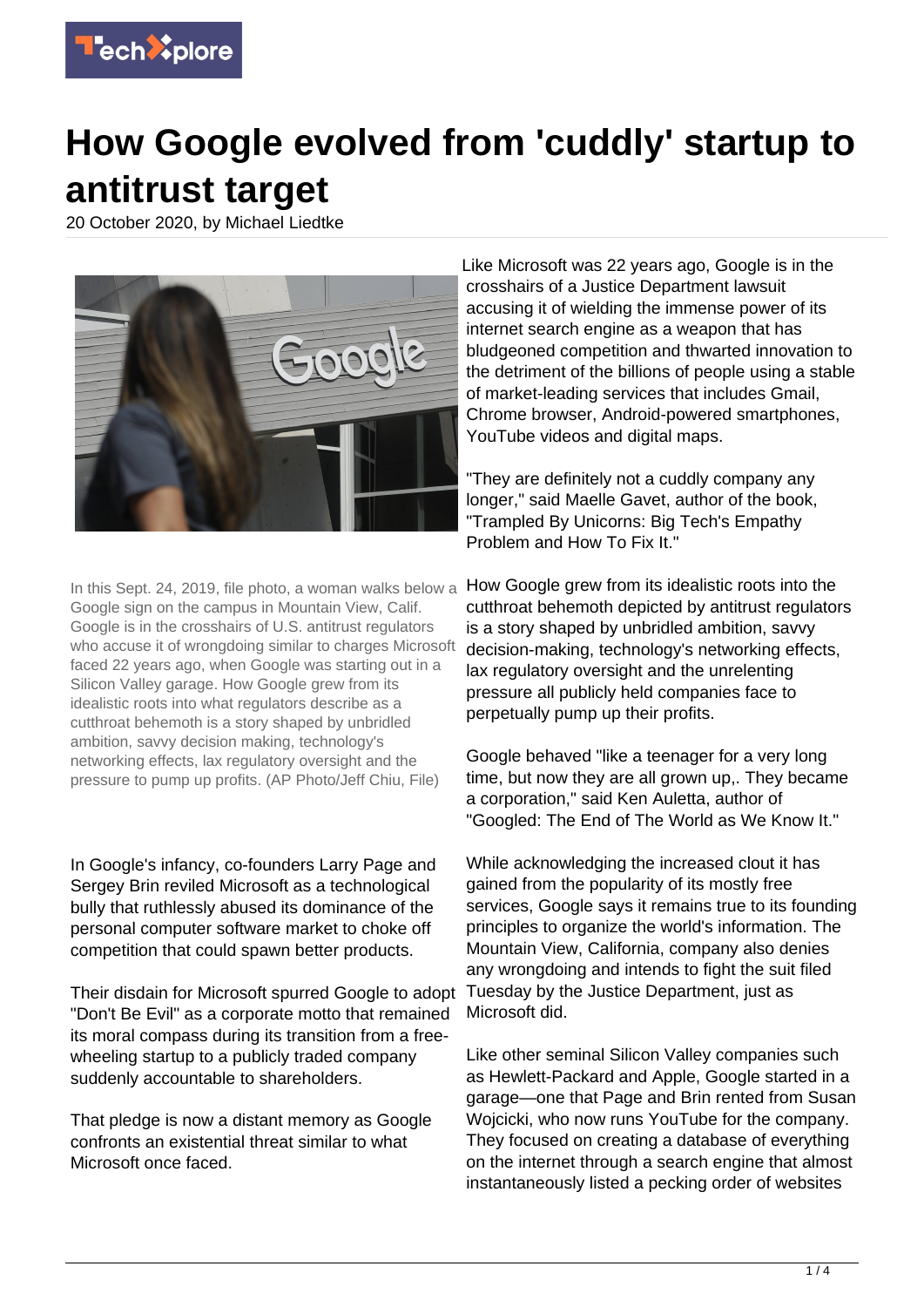

most likely to have what anyone wanted.

Unlike other major search engines offered by Yahoo, AltaVista and others, Google initially only displayed 10 blue links on each page of results, with no effort to get visitors to stay on its own website.

"We want you to come to Google and quickly find what you want. Then we're happy to send you to the other sites. In fact, that's the point," Page told Playboy magazine just before the company's initial public offering of stock in 2004.

Google was so proficient at this that its name soon became synonymous with searching. But once Google figured out it could sell ads tied to search results, it began to make more money than Page and Brin ever envisioned. Seeing an opportunity to mine new opportunities and push technology to new frontiers, they decided to spend billions of dollars on research and acquisitions.

The expansion started about the same time Google went public, with digital maps that made it simpler and quicker to get directions and Gmail, which offered a then-astounding 1 gigabyte of free storage when others were only offering four to 25 megabytes. Later came the Chrome web browser that Google touted as a sleeker alternative to the Explorer browser that Microsoft once bundled with its Windows operating system—a practice targeted in the Justice Department's lawsuit against the software marker.

Google went on a shopping spree that involved more than 260 acquisitions. Besides the vision of Page and Brin, many of the deals were driven by insights into trends gleaned from a search engine that constantly crawled the internet and processed billions of requests each day.

Three of the deals became pillars in Google's empire—a little-noticed 2005 purchase of a mobile operating system called Android for \$50 million, the as it faced potential threats from other sites 2006 acquisition of YouTube for \$1.76 billion and the 2008 takeover of ad-placement service DoubleClick for \$3.2 billion. Regulators quickly approved the Android and YouTube deals while waiting a year before signing off on the DoubleClick other sites that believed they offered better

purchase.

None of them might have been allowed to happen, Gavet said, if regulators had a better grasp of how technology works.

"These technology companies were allowed to operate in a vacuum because the regulators didn't fully understand why they were adding other businesses," she said.

As it began to build its suite of service, Google took a page from the Microsoft playbook that its then-CEO Eric Schmidt had studied in the 1990s as a rival executive at Sun Microsystems and Novell. The company used its online search dominance to promote and bundle other products, just as Microsoft used its Windows operating system to extend the reach of its Office suite of software and Explorer web browser.

Google's promotion of Chrome on its search engine helped the browser supplant Explorer as the market leader. Chrome also got a boost from Google's requirement that the browser be included on billions of smartphones relying on its free Android software. Other Google-owned apps, such as maps and YouTube, also were bundled with the distribution of Android.

Once Chrome became the world's most-used browser, it drove even more traffic to Google's search engine and other products while also collecting valuable insights into what sites people were visiting to help sell even more advertising. Google also has leveraged the money pouring in from an advertising network that relies heavily on the tools acquired from DoubleClick to negotiate lucrative deals to become the default search engine on the iPhone and another popular browser, Firefox.

Besides bundling, Google's approach to search began gradually changing more than a decade ago focusing on lucrative niches in e-commerce, travel, food and entertainment. Google increasingly began to feature its own services at the top of its search results—a prized position that diverted traffic from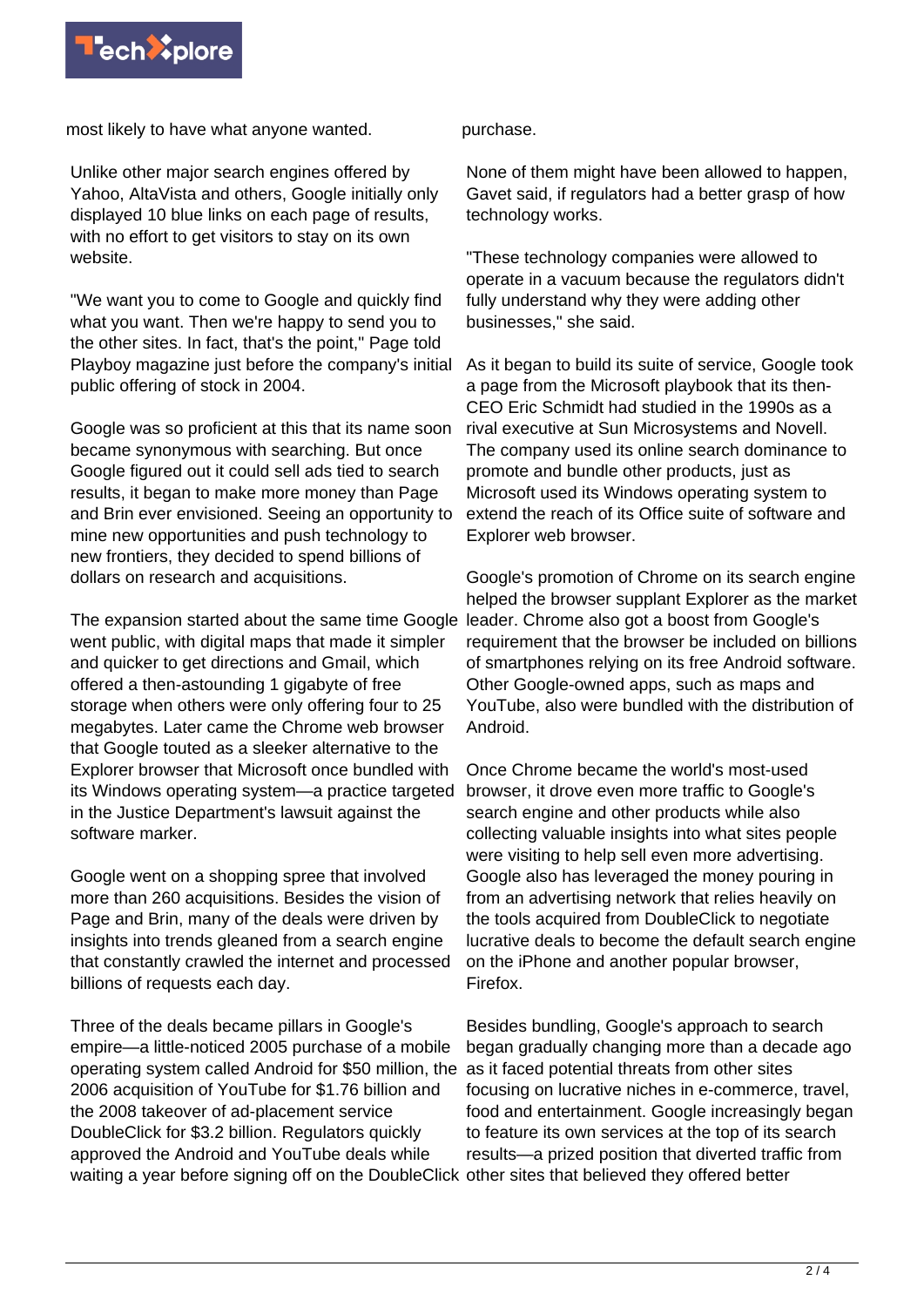

information and products. In some cases, Google even scraped reviews from sites like Yelp and highlighted them on its own results page instead of sending people elsewhere, as Page once promised.

Google stopped featuring Yelp content after repeated complaints, but Yelp CEO Jeremy Stoppelman and other critics have been complaining for the past decade that its search engine long ago was transformed from an online turnstile into a walled garden built to maximize profits.

Although Page and Brin pledged to never focus on short-term profit, Google eventually hired a respected Wall Street veteran, Ruth Porat, as its chief financial officer in 2015. Google began reining in its spending and even created a new holding company, Alphabet, to oversee some of its unprofitable projects, such as internet=beaming balloons and self-driving cars.

"You hire someone like Ruth because you want someone who can talk to Wall Street," Gavet said. "Whether you like it or not, once you become a publicly traded company, your stock price has an influence."

Before the pandemic, Google had never suffered a decline in quarterly revenue from the previous year—an extraordinary performance that has helped propel a stock that serves as key component in the compensation for the over 127,000 employees of Google and Alphabet. Google's moneymaking machine has boosted its annual revenue from \$1.5 billion in 2003 to \$161 billion last year while increasing its market value from \$25 billion to more than \$1 trillion.

"When you become a public company, growth is one of the ways you judge success," Auletta said.

The daunting question that must now be answered by the U.S. judicial system is whether Google became too successful for the greater good of technology and a free market.

© 2020 The Associated Press. All rights reserved. This material may not be published, broadcast,

rewritten or redistributed without permission.